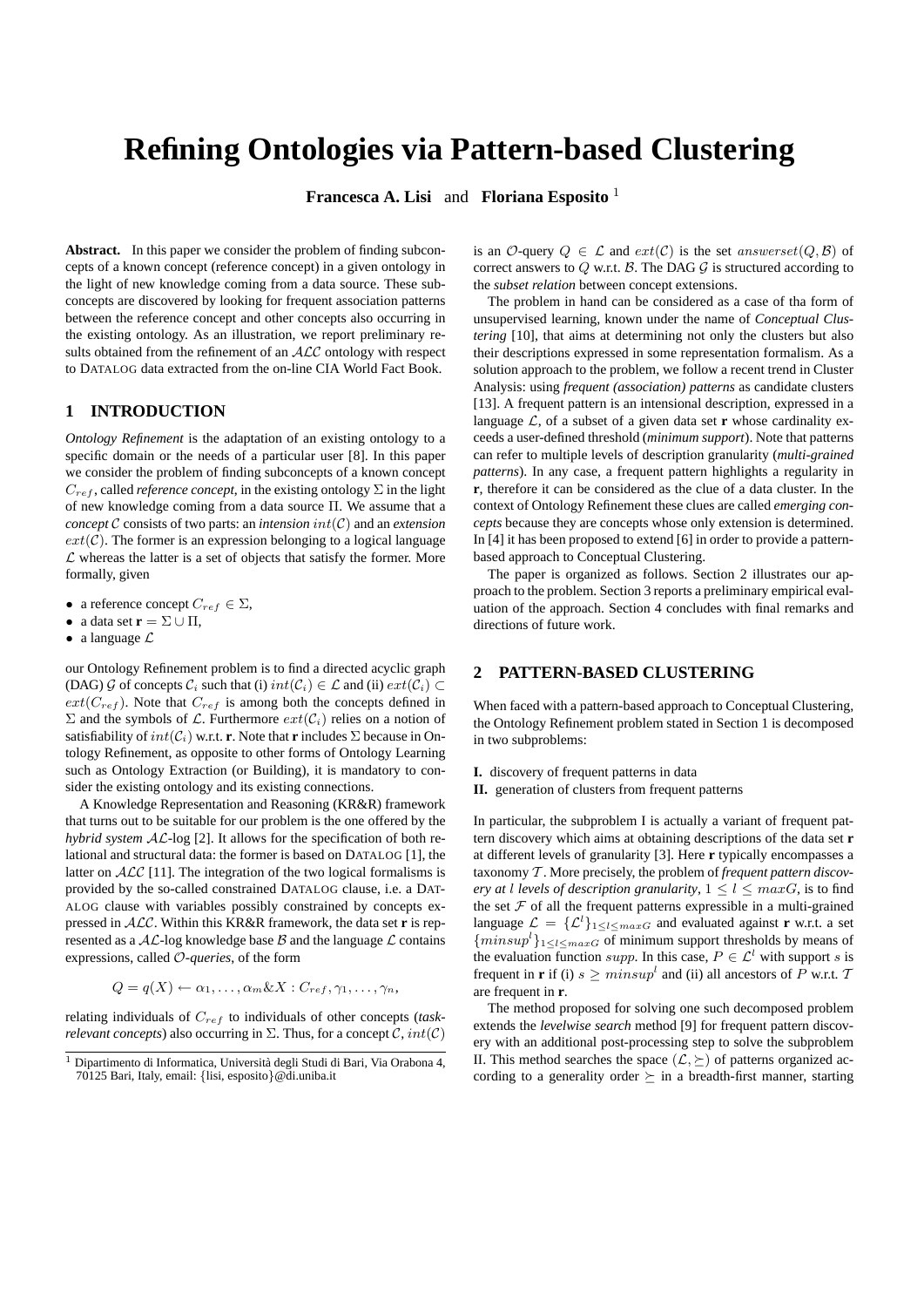from the most general pattern in  $\mathcal L$  and alternating candidate generation and candidate evaluation phases. The underlying assumption is that  $\succeq$  is a quasi-order monotonic w.r.t. *supp*. For  $\mathcal L$  being a multigrained language of O-queries, *supp* supplies the percentage of individuals of  $C_{ref}$  that satisfy an  $\mathcal{O}$ -query  $Q$  and  $\succeq$  is based on the *B-subsumption* relation [6]. It has been proved that  $\succeq_B$  is a quasiorder that fulfills the condition of monotonicity w.r.t. *supp* [6]. Also the search for patterns is depth-bounded (up to  $maxD$ ).

The subproblem II concerns choosing a description for each cluster. In [5] it has been proposed a criterion obtained by combining two orthogonal biases: a language bias and a search bias. The language bias allows the user to define conditions on the form of  $\mathcal{O}$ queries to be accepted as concept intensions. In particular, it is possible to state which is the minimum level of description granularity and whether (all) the variables must be ontologically constrained or not. The search bias allows the user to define a preference criterion based on  $\beta$ -subsumption. In particular, it is possible to state whether the *most general description (m.g.d.)* or the *most specific description (m.s.d.)* w.r.t.  $\succeq_B$  has to be preferrred. Since  $\succeq_B$  is not a total order, it can happen that two patterns  $P$  and  $Q$ , belonging to the same language  $\mathcal{L}$ , can not be compared w.r.t.  $\succeq_{\mathcal{B}}$ . In this case, the m.g.d. (resp. m.s.d) of  $P$  and  $Q$  is the union (resp. conjunction) of  $P$  and  $Q$ .

Note that this method for Conceptual Clustering is *top-down* and *incremental* due to the features of the levelwise search. Also it is not hierarchical because it returns a DAG instead of a tree of concepts.

#### **3 PRELIMINARY EXPERIMENTS**

As an illustration, we report the results of four experiments conducted on the  $AL$ -log knowledge base  $B<sub>CIA</sub>$  that has been obtained by adding DATALOG facts<sup>2</sup> extracted from the on-line 1996 CIA World Fact Book<sup>3</sup> to an  $\mathcal{ALC}$  ontology  $\Sigma_{\texttt{CIA}}$  concerning the concepts Country, EthnicGroup, Language, and Religion. The parameter settings are:  $C_{ref}$  = MiddleEastCountry,  $maxD = 5, maxG =$ 3,  $minsup<sup>1</sup> = 20\%$ ,  $minsup<sup>2</sup> = 13\%$ , and  $minsup<sup>3</sup> = 10\%$ . Thus each of them started from the same set  $\mathcal F$  of 53 frequent patterns out of 99 candidate patterns.

**Case for**  $l > 2$ . The first two experiments both require the descriptions to have all the variables ontologically constrained by concepts from the second granularity level on. When the m.g.d. criterion is adopted, the procedure of graph building returns the following twelve concepts:

 $\mathcal{C}_0' \in \mathcal{F}_1^1$ 

 $q(A) \leftarrow A$ : MiddleEastCountry

 ${ARM, BRN, IR, IRQ, IL, JOR, KWT, RL, OM, Q, SA, SYR, TR, UAE, YE}$ 

# $\mathcal{C}'_1 \in \mathcal{F}^2_3$

 $q(A) \leftarrow$  believes(A,B) & A:MiddleEastCountry, B:MonotheisticReligion  ${ARM, BRN, IR, IRQ, IL, JOR, KWT, RL, OM, Q, SA, SYR, TR, UAE}$ 

## $\mathcal{C}_{2}^{\prime}\in\mathcal{F}_{3}^{2}$

 $q(A) \leftarrow$  speaks(A,B) & A:MiddleEastCountry, B:AfroAsiaticLanguage  $\{IR, SA, YE\}$ 

 $\mathcal{C}_3' \in \mathcal{F}_3^2$  $q(A) \leftarrow$  speaks(A,B) & A:MiddleEastCountry, B:IndoEuropeanLanguage  ${ARM, IR}$ 

```
2 http://www.dbis.informatik.uni-goettingen.de/
 Mondial/mondial-rel-facts.flp
```

```
^3http://www.odci.gov/cia/publications/factbook/
```
 $\mathcal{C}_4' \in \mathcal{F}_5^2$ 

#### $q(A) \leftarrow$  speaks(A,B), believes(A,C) & A:MiddleEastCountry,

B:AfroAsiaticLanguage, C:MonotheisticReligion  $\{IR, SA\}$ 

# $\mathcal{C}_5' \in \mathcal{F}_5^2$

 $q(A) \leftarrow$  believes(A,B), believes(A,C) & A:MiddleEastCountry,

B:MonotheisticReligion, C:MonotheisticReligion  ${BRN, IR, IRQ, IL, JOR, RL, SYR}$ 

## $\mathcal{C}_{6}' \in \mathcal{F}_{3}^{3}$

 $q(A) \leftarrow$  believes(A,'Druze') & A:MiddleEastCountry  $\{IL, SYR\}$ 

 $\mathcal{C}_7' \in \mathcal{F}_3^3$ 

 $q(A) \leftarrow$  believes(A,B) & A:MiddleEastCountry, B:JewishReligion  ${IR, IL, SYR}$ 

 $\mathcal{C}'_8 \in \mathcal{F}^3_3$ 

 $q(A) \leftarrow$  believes(A,B) & A:MiddleEastCountry, B:ChristianReligion  ${ARM, IR, IRQ, IL, JOR, RL, SYR}$ 

 $\mathcal{C}_{9}' \in \mathcal{F}_{3}^{3}$  $q(A) \leftarrow$  believes(A,B) &

A:MiddleEastCountry, B:MuslimReligion {BRN, IR, IRQ, IL, JOR, KWT, RL, OM, Q, SA, SYR, TR, UAE}

 $\mathcal{C}_{10}' \in \mathcal{F}_5^3$ 

 $q(A) \leftarrow$  believes(A,B), believes(A,C) & A:MiddleEastCountry, B:ChristianReligion, C:MuslimReligion  ${IR, IRQ, IL, JOR, RL, SYR}$ 

 $\mathcal{C}_{11}' \in \mathcal{F}_5^3$  $q(A) \leftarrow$  believes(A,B), believes(A,C)  $\&$ A:MiddleEastCountry, B:MuslimReligion, C:MuslimReligion {BRN, IR, SYR}

organized in the DAG  $G'_{\text{CIA}}$ . They are numbered according to the chronological order of insertion in  $\mathcal{G}_{\texttt{CIA}}'$  and annotated with information of the generation step. From a qualitative point of view, concepts  $\mathcal{C}'_2$ <sup>4</sup> and  $\mathcal{C}'_9$  well characterize Middle East countries. Armenia (ARM), as opposite to Iran (IR), does not fall in these concepts. It rather belongs to the weaker characterizations  $C'_3$  and  $C'_8$ . This proves that our procedure performs a 'sensible' clustering. Indeed Armenia is a well-known borderline case for the geo-political concept of Middle East, though the Armenian is usually listed among Middle Eastern ethnic groups. Modern experts tend nowadays to consider it as part of Europe, therefore out of Middle East. But in 1996 the on-line CIA World Fact Book still considered Armenia as part of Asia.

When the m.s.d. criterion is adopted, the intensions for the concepts  $C_4$ ,  $C_6$  and  $C_7$  change as follows:

```
\mathcal{C}_4' \in \mathcal{F}_5^2q(A) \leftarrow speaks(A,B), believes(A,C) &
          A:MiddleEastCountry,
          B:ArabicLanguage, C:MuslimReligion
\{IR, SA\}
```
 $^{4}$  C<sub>2</sub><sup> $^{4}$ </sup> is less populated than expected because  $B_{CIA}$  does not provide facts on the languages spoken for all countries.